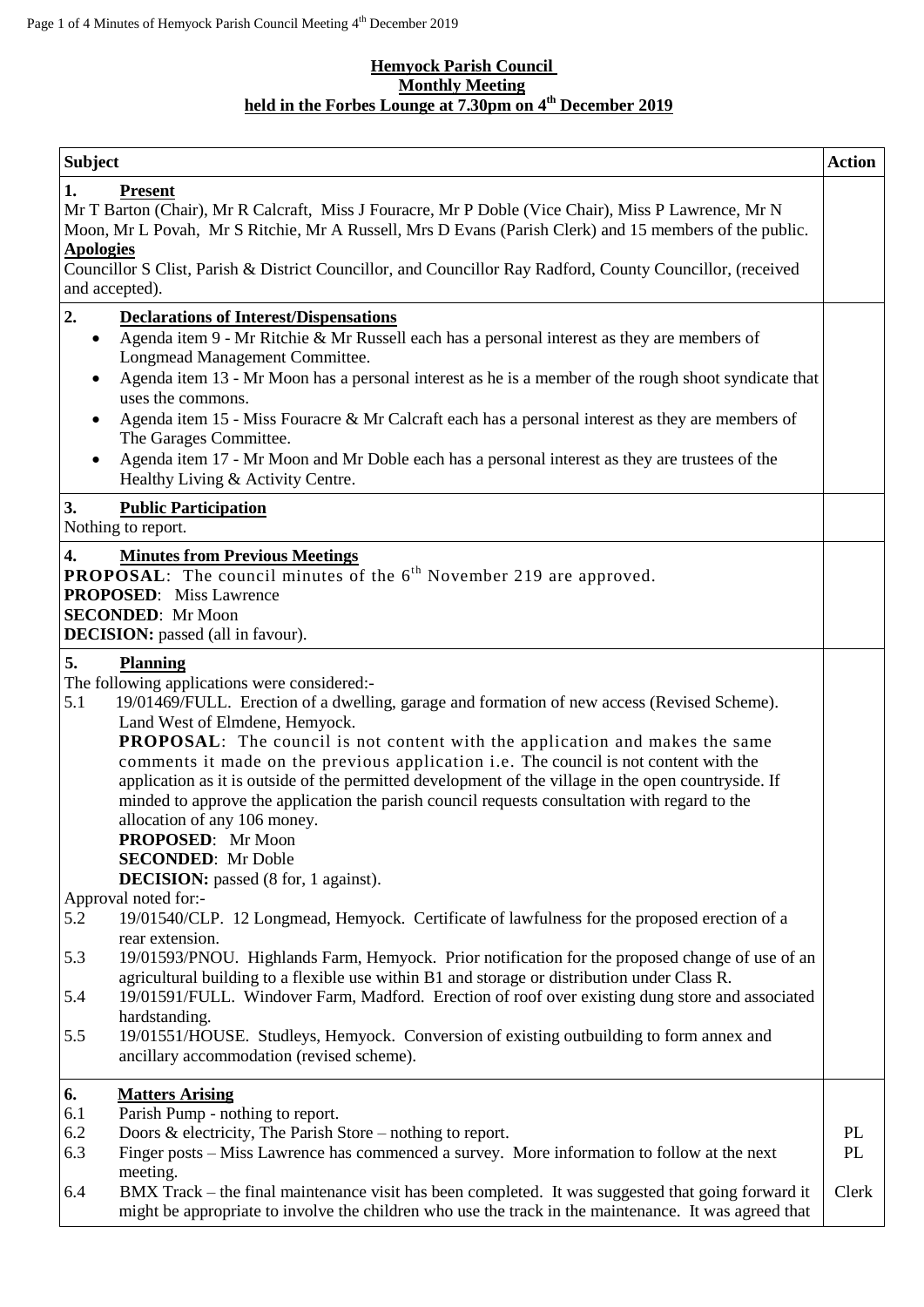the clerk will contact some users and attempt to establish a working group. Mr Ritchie will order 2.5 tonnes of spare surface to be left on site for the users (with supervision) to maintain the track.

# **7. Finance**<br>**7.1 Income a**

Income and expenditure and bank reconciliation.

## **INCOME**

|     | 12.78 | Interest, HSBC                 |  |
|-----|-------|--------------------------------|--|
| ـ ت |       | 250.00   Redwoods, cemetery    |  |
| J.  |       | $250.00$ Pring & Son, cemetery |  |

### **EXPENDITURE**

|     | 160.75    | I Pike                             | Grass cutting and maintenance      |
|-----|-----------|------------------------------------|------------------------------------|
| 2.  | 968.82    | D Evans                            | Wages and expenses                 |
| 3.  | 0.13      | <b>HMRC</b>                        | <b>PAYE</b>                        |
| 4.  | 127.50    | K Amor                             | Cleaning, public conveniences      |
| 5.  | 38.11     | Hemyock Parish Hall                | Room hire                          |
| 6.  | 40.14     | Spot-on Supplies                   | Public conveniences consumables    |
| 7.  | 300.44    | A Russell                          | Reimbursement, concrete slab costs |
| 8.  | 351.60    | Countrywide Grounds Maintenance    | Tree works                         |
| 9.  | 1,288.80  | <b>Chiltern Sports Contractors</b> | Tennis court lining (106 money)    |
| 10. | 24.00     | R Calcraft                         | Grass cutting                      |
| 11. | 25.00     | <b>DALC</b>                        | Training conference                |
| 12. | 49.00     | R Taylor                           | Village maintenance                |
| 13. | 340.00    | Roger Beaver                       | Longmead maintenance               |
| 14. | 1,199.39  | <b>MDDC</b>                        | Grass cutting                      |
| 15. | 10,222.67 | Nuvision                           | Interim invoice, solar PV and fans |

# **BANK RECONCILIATION**

| HSBC Community a/c         | 19,476.41  |
|----------------------------|------------|
| <b>HSBC</b> Deposit        | 75,241.23  |
| HSBC <sub>P3</sub>         | 0.04       |
| <b>HSBC</b> Longmead       | 1.27       |
| Unity Trust Bank current   | 32.00      |
| Unity Trust Bank deposit   | 70,574.20  |
| <b>Unity Trust Bank GF</b> | 708.84     |
| <b>Unity Trust Bank P3</b> | 1,683.11   |
| Skipton 1-year Bond        | 85,000.00  |
| <b>United Trust Bank</b>   | 77,191.78  |
| Total                      | 329,908.88 |

**PROPOSAL**: that the income is agreed and the above cheques/payments are paid/agreed.

**PROPOSED**: Miss Lawrence

**SECONDED:** Miss Fouracre

**DECISION**: passed (all in favour).

| 8.  | <b>Clerk Update</b>                                                                                                                                                                             |       |
|-----|-------------------------------------------------------------------------------------------------------------------------------------------------------------------------------------------------|-------|
| 8.1 | The clerk confirmed that, as agreed, the precept amount for next year will be £83,235 with a band D<br>property's charge remaining at £97.31.                                                   |       |
| 8.2 | The pc needs to select a judge for the Christmas Decorations Competition. Mrs Stallard was<br>suggested. Clerk to approach Mrs Stallard.                                                        | Clerk |
| 8.3 | Mrs Slater has asked if the pc might fund more works at the environmental area at Longmead,<br>possibly from 106 monies. Clerk to ask Mrs Slater to obtain quotations and refer back to the pc. | Clerk |
|     |                                                                                                                                                                                                 | Clerk |
| 9.  | Longmead                                                                                                                                                                                        |       |
| 9.1 | Bridge – Having only received one tender, Mr Povah will attempt to get more in the new year.                                                                                                    | LP    |
| 9.2 | Play Area – Mr Ritchie updated councillors with regard to latest position on replacing play                                                                                                     |       |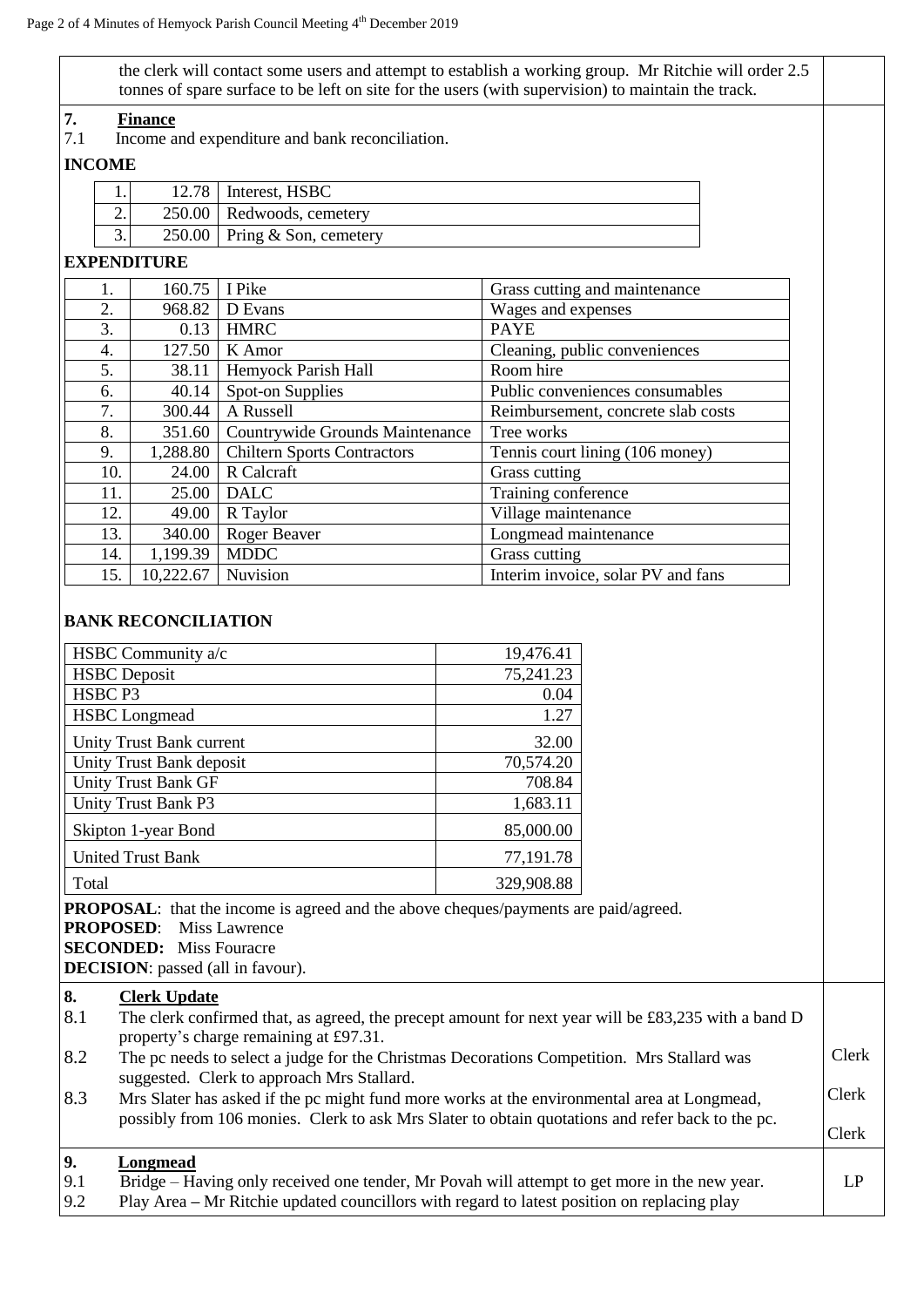|                      | equipment. As asked, Mr Ritchie has liaised with Mrs Pinder. She has suggested a climbing frame.<br>However, new regulations would require any climbing frame to be smaller than the previous frame.<br>Mr Ritchie believes that this play area is aimed at older children and recommends installing<br>something different and more appealing to older children. The pc is happy with this approach and Mr<br>Ritchie will continue to obtain more quotations for consideration. | <b>SR</b> |
|----------------------|-----------------------------------------------------------------------------------------------------------------------------------------------------------------------------------------------------------------------------------------------------------------------------------------------------------------------------------------------------------------------------------------------------------------------------------------------------------------------------------|-----------|
| 10.                  | <b>Highways</b>                                                                                                                                                                                                                                                                                                                                                                                                                                                                   |           |
| 10.1<br>10.2         | Ashculme Road is being monitored by Highways.<br>Lydensign - the pc is not happy with the response from Highways. It does not believe that the problem<br>of water on the road will be solved simply cleared by clearing the grid. Clerk to report again.                                                                                                                                                                                                                         | Clerk     |
| 11.                  | <b>Cemetery</b><br>Nothing to report.                                                                                                                                                                                                                                                                                                                                                                                                                                             |           |
| 12.                  | Footpaths<br>The volunteer footpath surveyors will be out and about completing their surveys over the next few weeks. Mr<br>Russell and Mr Barton volunteered their services if needed.                                                                                                                                                                                                                                                                                           |           |
| 13.                  | <b>Commons Management Group</b><br>Mr Moon confirmed he has ordered 40 trees in anticipation of the tree planting weekend on 22/23 February<br>2020. Clerk to add event to Facebook page.                                                                                                                                                                                                                                                                                         | Clerk     |
| 14.<br>14.1          | <b>Village Maintenance</b><br>There are several trees adjacent to BHLAC that may need attention from a tree surgeon. Clerk to                                                                                                                                                                                                                                                                                                                                                     | Clerk     |
| 14.2                 | obtain quotations.<br>There is a section of post and rail fencing that needs replacing at BHLAC. Mr Russell will arrange<br>materials (to be reimbursed by council) and a working group to mend the fence.                                                                                                                                                                                                                                                                        | <b>AR</b> |
| 15.                  | <b>Garages Youth Project</b><br>Nothing to report.                                                                                                                                                                                                                                                                                                                                                                                                                                |           |
| 16.                  | <b>Blackdown Hills Parish Network</b><br>Nothing to report.                                                                                                                                                                                                                                                                                                                                                                                                                       |           |
| 17.<br>17.1          | <b>Blackdown Healthy Living &amp; Activities Centre</b><br>Men's Shed Project - the pc supports the initiative in principle. Mr Russell will join the working<br>group to look at taking this project forward. The clerk confirmed she had received advice from<br>MDDC that planning permission would be required. She also confirmed that she had received an<br>initial response from the chairman of Longmead who asked to be kept informed.                                  | <b>AR</b> |
| 18.                  | <b>Asset Management</b>                                                                                                                                                                                                                                                                                                                                                                                                                                                           |           |
|                      | Nothing to report.                                                                                                                                                                                                                                                                                                                                                                                                                                                                |           |
| 19.                  | <b>Items raised by Chairman</b><br>The chair reminded the pc about available grants via the county council.                                                                                                                                                                                                                                                                                                                                                                       |           |
| 20.<br>20.1          | <b>Items raised by Councillors</b><br>There is a problem with dog mess on the raised flood bridge. It was suggested the pc might provide<br>dog poo bags with a dispenser. Clerk to obtain prices.                                                                                                                                                                                                                                                                                | Clerk     |
| 21.<br>21.1          | Correspondence<br>Lights Parade – request for permission to use the electricity supply in toilets for lights. It was agreed                                                                                                                                                                                                                                                                                                                                                       |           |
| 21.2                 | that the council will allow The Lights Parade to plug into the electrical supply at the toilets.<br>Emails from parishioners with regard to the use of weed killer in village. The clerk was instructed to                                                                                                                                                                                                                                                                        |           |
| 21.3                 | inform the parishioners that weed killer is only used where necessary and by a trained person.<br>Email request for financial support from Hemyock Christmas Club - The Big Visit.<br><b>PROPOSAL:</b> the pc donates £160 to pay for the insurance for the event and asks that they<br>investigate other funding opportunities in the future.<br>PROPOSED: Mr Moon                                                                                                               |           |
|                      | <b>SECONDED:</b> Miss Fouracre                                                                                                                                                                                                                                                                                                                                                                                                                                                    |           |
| 21.4<br>21.5<br>21.6 | <b>DECISION</b> : passed (all in favour).<br>Email requesting financial support for Mid Devon Mobility - to be referred to finance committee.<br>CPRE Countryside Voices - winter edition noted.<br><b>BHAONB</b> Annual Review – noted.                                                                                                                                                                                                                                          |           |